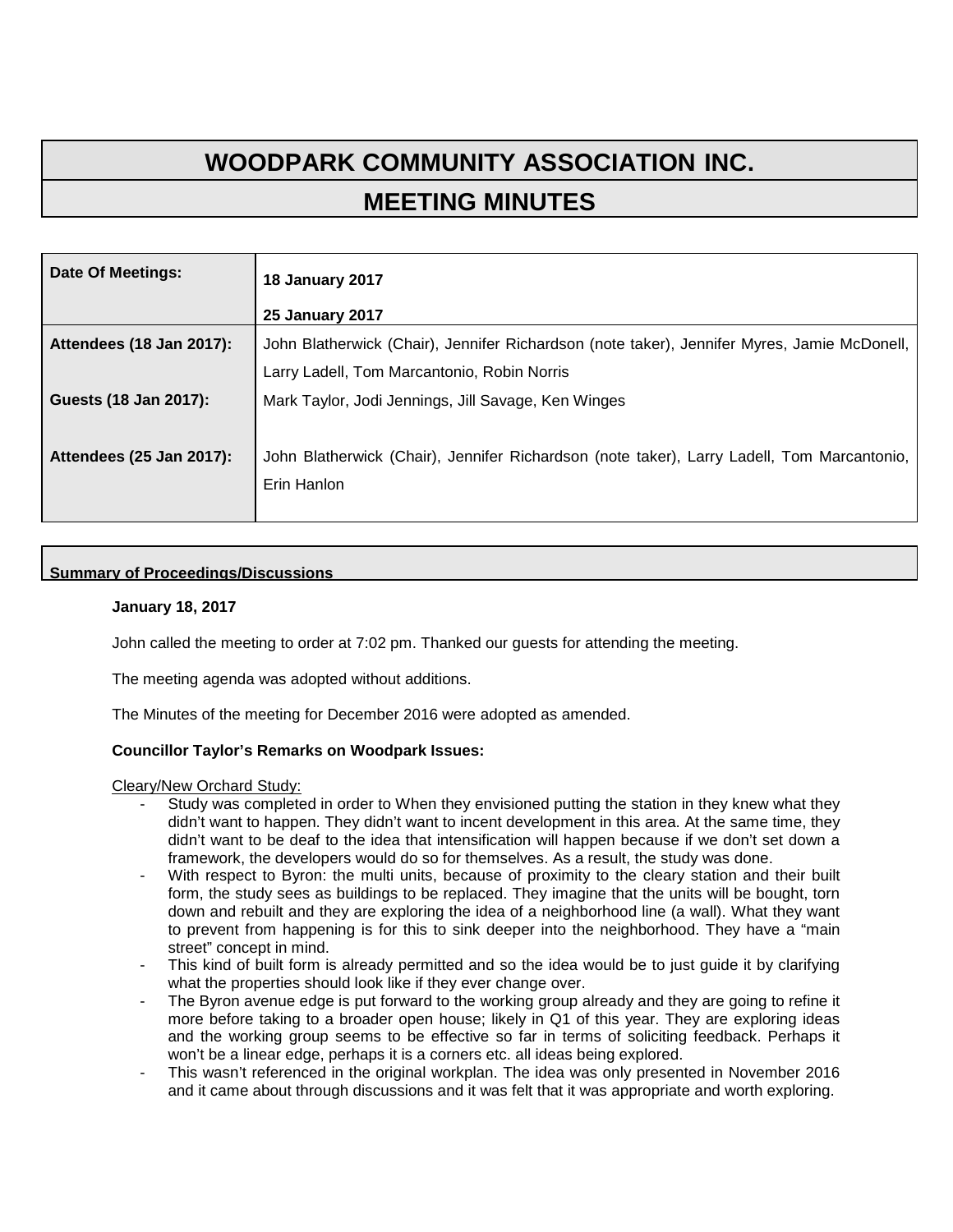- There is discussion about a transition zone on the south side of Byron avenue. There is sufficient space for increased intensification already. Is the city looking to change the zoning of the south side of Byron? No, at this point there is no consideration for rezoning. (jill).
- City has hired a set of consultants who are currently investigating of properties along the Byron avenue edge. John would like to see the terms of the contract.
- The neighbourhood line would delineate where modest intensification could occur and would control the intensification elsewhere. John: there is no guarantee that the line couldn't be contested through the Committee of Adjustment. The principals and objectives are understood, but the occupants of Byron and the Community Association need to be consulted. Jill: soliciting feedback is part of the normal planning process. The working group had first blush of this idea and they aren't going to the broader public until there is a
- Official plan amendment required (more expensive and time consuming) than going to the Community of Adjustment.
- Also looking at putting in place by laws around low rises in Woodpark. They would follow the R2 zoning that we already have in place. Right now buildings can go up to 4 storeys but they are looking at reducing this possibility.
- There is a suite of policies being considered.
- They are trying to land on a stable and defensible plan for the future.
- The boundaries of the study are focussed on the Byron edge but it doesn't preclude the city from looking at the neighbourhood as a whole.
- Perhaps there should be a more detailed/ neighborhood wide review.
- Lincoln Fields planning study might be coming since it will be a hub station. Riocan owns the property and they are crafting their plans already for the property and so the study may occur sooner than later.

Lawn Avenue Park:

- Originally was supposed to be a parkette. They closed the access off but nothing else has occurred to date.
- It is a small space and there are residents who value the space being empty
- We are going to have a community garden and so how do we weave the needs and ideas together? Biggest feedback received at the two meetings on this topic was: fix the drainage problem!
- The swale cannot be removed. In this location, overland water is present and so the swale must stay. Covering the swale is not an option.
- Transportation through this area was also raised.
- Draft Plans presented.
- John to speak to Engineering about the over land flow and other options for piping the water out of the area instead of leaving the swale in place.
- The concept doesn't include play equipment. It is open, green and provides space for children to play freely.
- More discussions required to finalize the plans so that construction can occur in 2018.

## Traffic:

**Ancaster:** we would need buy-in from Ancaster residents and the Association and they would like to close it the same way that Edgeworth is closed off now. We would need to present at an Association meeting and then get a formal plan of resolution from the Association. Fall installation anticipated.

**Edgeworth:** Bike Sharrows are being put in during the spring. This should in theory, slow down some of the speeding. They are still looking at removable speed bumps (cushions) that can be taken up for the winter.

## **Closing the back entrance to the commercial property on Woodland**: no update on this.

**Gateway Signage**: City staff is following up with the Minister of Transportation on this possibility to reduce the speed limit within the neighbourhood.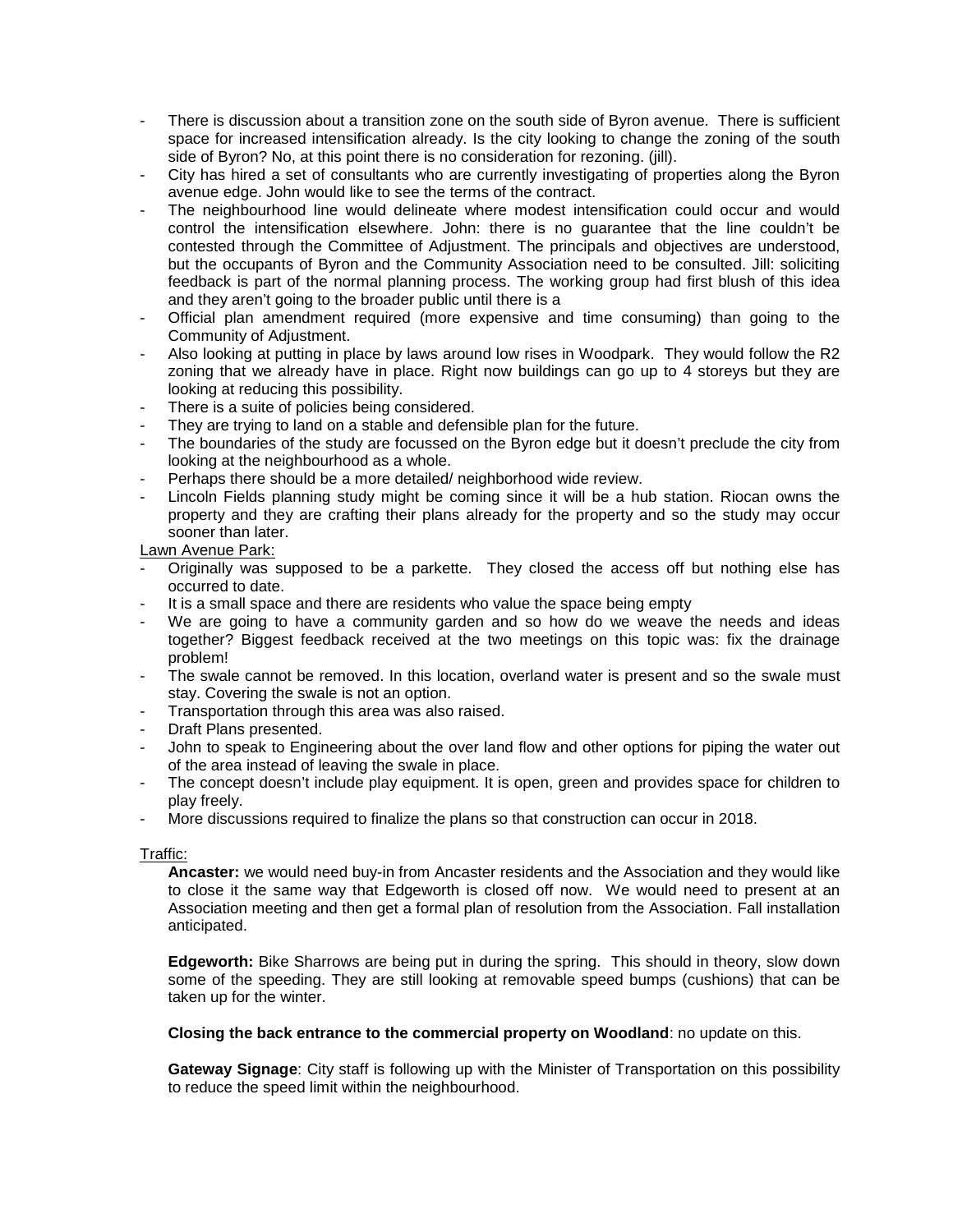**General traffic calming measures:** painting the streets is still an option.

**Coach Houses**: Rockcliffe is the only area that is exempt in the city. It is in line with intensification and affordable housing policies. The city is not anticipating a lot of take-up. We are asking for a written response on whether restrictions on severing the properties once a coach house is built will be put in place (regulation). City staff has been asked about other restrictions such as height restrictions etc. John to send Jody his specific request in writing.

**Ancaster side walk:** The grade and the bevel of the street make it such that a storm drain is required in order to complete the last section.

#### **Business Arising from the Minutes:**

- Board Members are urged to identify when they cannot attend meetings and to send reports for which they are responsible to the Members before the meeting.

#### **Meeting Continued January 25, 2017**

#### **Committee Reports:**

## **Treasurer**

\$1650.65 in our account.

BBQ to be purchased before the Chili Cook Off in February 2017.

#### **Transportation**

#### **1. Cleary New Orchard Planning Study:**

- E. Hanlon to speak to Rose and Jillian about obtaining the Terms of Reference.
- Concerns still exist after the discussions held on January 18, 2017 with Mark Taylor and the City representatives.
- -

#### **2. Richmond Road Complete Street & Byron Linear Park Renewal**

- Open house on January 31, 2017. Someone from the Association should attend if possible.

#### **Hard Services**

- Pothole on Ancaster. Erin reported it to the City.
- No other issues reported to J. Richardson.

#### **Communications**

No report.

## **Security**

No report.

#### **Environment, Social & Recreation**

J. Myres has sent out the details for the Chili Cook Off. She has requested assistance from the community through Facebook and an email to the Committee.

E. Hanlon to suggest to J. Myres (absent tonight) to reach out to other communities to see if there is interest in participating.

T. suggests that we should consider local, healthy foods for the Cook Off.

## **Food Sustainability**